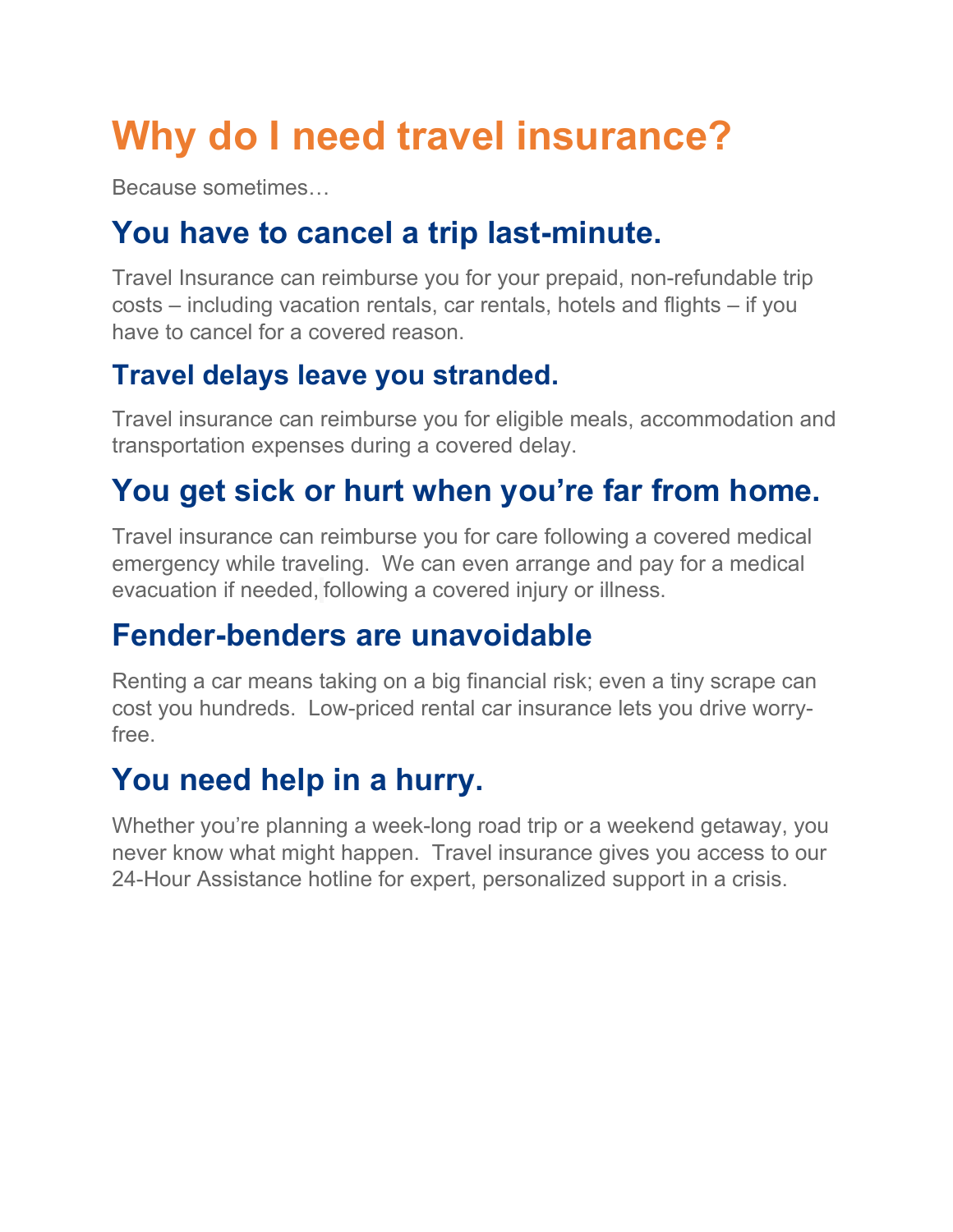## **Why go with Allianz Travel Insurance?**

As a world leader in travel protection, we help more than 45 million people answer the call of adventure with confidence every year.



### **We're Protecting You**

From protection for trip cancellation to medical bills abroad, our benefits are designed to help you explore reassured.

### **We're There For You**



We've got your back with award-winning 24/7 assistance and a worldwide network of prescreened hospitals to help you get the right care.



### **We're Built For You**

From our TravelSmart app to proactive SmartBenefits, we innovate for the way you travel today - and tomorrow.